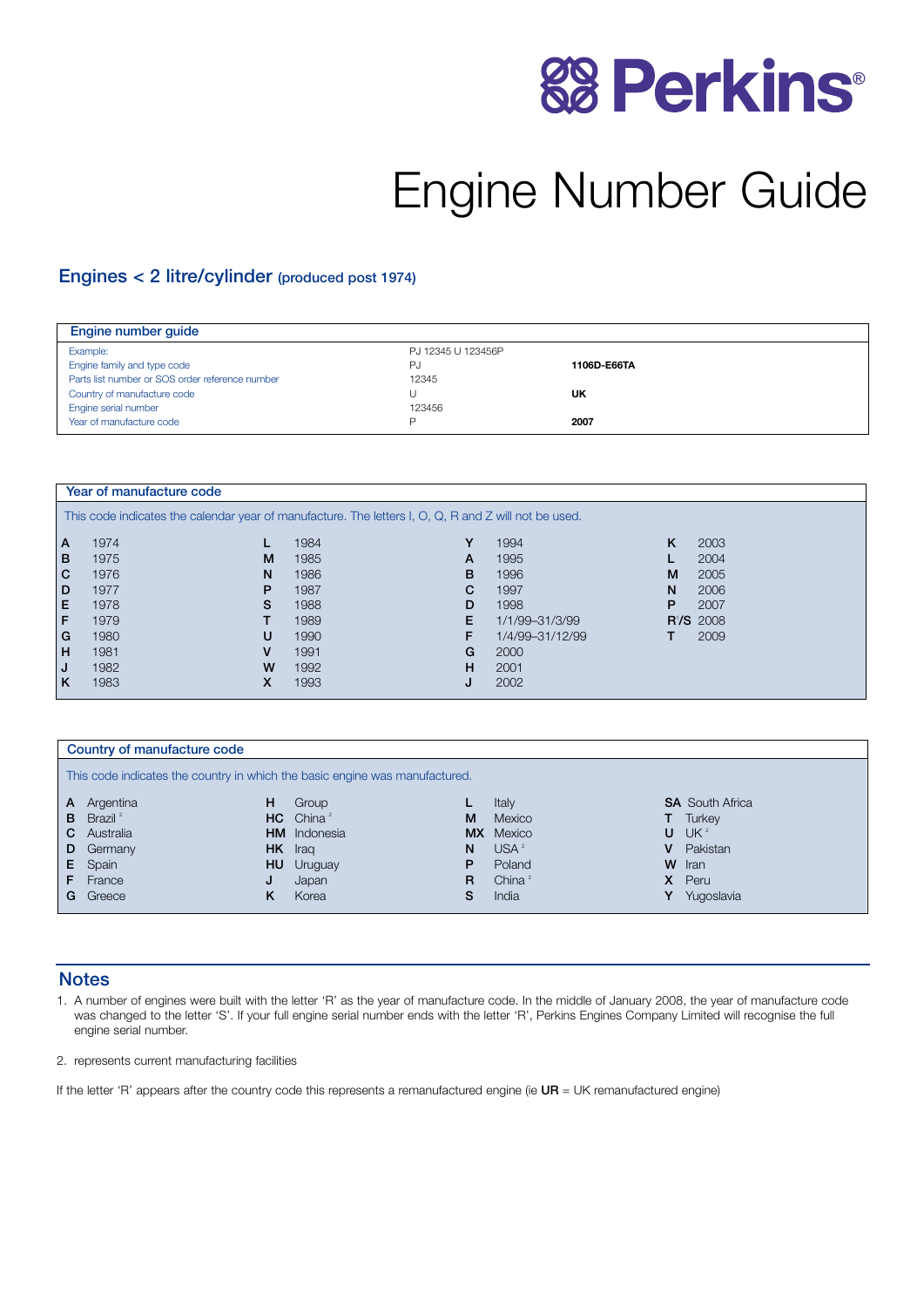# Where to find your engine number









| <b>Engine type</b>     | <b>Position</b> | Engine type           | <b>Position</b> | <b>Engine type</b>             | <b>Position</b> |
|------------------------|-----------------|-----------------------|-----------------|--------------------------------|-----------------|
| 3.152                  | M               | 4.236                 | $C$ or $L$      | V8.640                         | D               |
| 4.108                  | A               | 4.318                 | F.              | 700/800 Series                 | Κ               |
| 4.154 / 200 Series     | B               | 4.41                  | Н               | Perama/100/400 Series          | O               |
| 4.165                  | B or G          | 6.247                 | $C$ or $F$      | Prima/500 Series               |                 |
| 4.203                  | $J$ or N        | 6.354                 | D               | Phaser/1000/1100(A/B/C) Series | H or J          |
| 4.212/4.248/900 Series | С               | V8540                 | $\Omega$        | 1104D                          | S               |
| 1106D including PK     | R               | Peregrine/1300 Series | or 0            |                                |                 |

#### Engine family and type code

|           |                           |           |                  |                   |                   |                |                  | ТK        | C6.3542                              |                |                             |
|-----------|---------------------------|-----------|------------------|-------------------|-------------------|----------------|------------------|-----------|--------------------------------------|----------------|-----------------------------|
| A         | Phaser/1004 Series        |           | 900 Series       | H                 | 4.165 Series      | N              | 4.318 Series     |           |                                      |                | WL 1306-E76TA               |
| AA        | 1004-4                    | CP        | 903-27           | НA                | 4.165             | <b>NC</b>      | 4.318            | TP        | T6.3543                              | <b>WM</b>      | 1306-E87T                   |
| AB        | 1004-4T                   | <b>CR</b> | 903-27T          |                   | 400C Series       | ND             | 4.3182           | TR        | 6.372                                | <b>WN</b>      | 1306-E87TA                  |
| AC        | 1004-4T                   | CS        | 903-25           | HB                | 402C-05           |                | 1104D Series     | T         | TC6.3541                             | WP             | 1306-E76T                   |
| AD        | 1004e-4TW                 | СT        | 903-27S          | HD                | 403C-07           | <b>NH</b>      | 1104D-E44T       | TU        | T6.3544                              | WQ             | 1306-E76TA                  |
| AE        | Fed. CC                   | D         | 1103C Series     | HH                | 403C-11           | NJ             | 1104D-E44TA      | TV        | 6.3724                               | <b>WR</b>      | 1306-E87T                   |
| AF        | 1004-40S                  | DC        | 1103C-33         | <b>HL</b>         | 403C-15           | NK.            | 1104D-44         | TW        | 6.3544                               | WS             | 1306-E87TA                  |
| AG        | 1004-4                    | DD        | 1103C-33T        | HM                | 403C-17           | NL             | 1104D-44T        | TX        | C6.3544                              | X              | V8.540 Series               |
| AH        | 1004-4T                   | DE        | 1103C-33TA       | HN                | 404C-15           | <b>NM</b>      | 1104D-44TA       | <b>TY</b> | H6.3544                              | XA             | V8.510                      |
|           | New 1000 Series           |           | 1103B Series     | <b>HP</b>         | 404C-22           | P              | 1106D Series     | <b>TZ</b> | HT6.3544                             | XB             | TV8.510                     |
| AJ        | 1004-40                   | DF        | 1103B-33         | HR                | 404C-22T          | PJ             | 1106D-E66TA      | U         | 700 Series                           | XC             | V8.540                      |
| AK        | 1004-40T                  | DG        | 1103B-33T        | J                 | 4.203 Series      | <b>PK</b>      | 1106C-E66TA      | UA        | 704-30                               | XE             | TV8.540                     |
| AL        | 1004-40TA                 |           | 1103A Series     | JD                | 4.203             | $\overline{R}$ | 6.247 Series     | UB        | 704-26                               |                | 1103D Series                |
| AM        | 1004-40T                  | DJ        | 1103A-33         | JE                | D4.203            | <b>RA</b>      | 6.247            | UC        | 704-30                               | XG             | 1103D-E33                   |
| AP        | 1004-40                   | <b>DK</b> | 1103A-33T        | JF                | G4.203            |                | 1104C Series     |           | 800 Series                           | XH             | 1103D-E33T                  |
| AQ        | 1004-40T                  | E         | 4.108 Series     | JG                | 4.2032            | RE             | 1104C-44         | UE        | 804C-33                              | XJ             | 1103D-E33TA                 |
| AR        | 1004-42                   | ED        | 4.108            | K                 | Perama/100 Series | <b>RF</b>      | 1104C-E44        | UF        | 804C-33T                             | XK             | 1103D-33                    |
| AS        | 1004-42                   | G         | 4.154/200 Series | <b>KD</b>         | 103.10            | RG             | 1104C-44T        |           | 800D Series                          | XL             | 1103D-33T                   |
| AT        | 1004-40TA                 | GA        | 4.154            | KE                | 103.15            | RH             | 1104C-E44T       | UK        | 804D-33                              | XM             | 1103D-33TA                  |
| B         | Prima/500 Series          | GB        | 4.135            | KF                | 104.19            | <b>RJ</b>      | 1104C-44TA       | UL        | 804D-33T                             |                | Y Phaser / 1006 Series      |
| BA        | $504 - 2$                 | GC        | 4.182            | KH                | 103.13            | <b>RK</b>      | 1104C-E44TA      | <b>UM</b> | 804D-33TA                            | YA             | 1006-6                      |
| BB        | 504-2T                    | GD        | 4.25             | KL                | 103.07            |                | 1104A Series     | V         | 1106C Series                         | YΒ             | 1006-6T                     |
| C         | 3.152 Series              | <b>GE</b> | 4.3              | KN                | 102.05            | <b>RR</b>      | 1104A-44         | VK        | 1106C-E60TA                          | YC             | 1006-6T                     |
| CA        | P <sub>3</sub>            |           | 400D Series      | <b>KR</b>         | 104.22            | <b>RS</b>      | 1104A-44T        |           | W 1300 Series Peregrine <sup>2</sup> | YD             | 1006e-6TW                   |
| CВ        | 3.144                     | GG        | 402D-05          | KS                | 103.11            | RT             | 1104A-44TA       | WB        | 1306-8T                              | YE             | Fed. CC                     |
| CC        | P3.144                    | GH        | 403D-07          | L                 | 4.236 Series      | <b>SD</b>      | Sabre CC6.68     | <b>WC</b> | 1306-8TA                             | YF             | 1006-60S                    |
| <b>CD</b> | 3.152                     | GJ        | 403D-11          | LA                | 4.212             | T              | 6.354 Series     | <b>WD</b> | 1306-7T                              |                | New 1000 Series             |
| <b>CE</b> | D <sub>3</sub> .152       | GK        | 403D-15          | LD                | 4.236             | <b>TC</b>      | 6.354            | WE        | 1306-7TA                             | YG             | 1006-60                     |
| CF        | G3.152                    | GL        | 403D-15T         | LE                | G4.236            | TD             | H6.354           | WF        | 1306-8T NGD                          | YH             | 1006-60T                    |
|           | CG P3.152                 | GM        | 404D-15          | LF                | 4.248             | TE             | T6.354           | WG        | 1306-8TA NGD                         | YJ             | 1006-60TA                   |
| CJ        | 3.1522                    | GN        | 404D-22          | LG                | 4.2482            | TF             | HT6.354          | WH        | 1306-9T NGD                          | YK             | 1006-60TW                   |
|           | CM 3.1524                 | GP        | 404D-22T         | LH                | C4.236            | TG             | 6.3541           | WJ        | 1306-9TA NGD                         | Z              | V8.640 Series               |
|           | CN T3.1524                | GR        | 404D-22TA        | LJ                | T4.236            | TH             | T6.3541          |           | 1300 Series EDi                      | ZA             | V8.640                      |
|           |                           | GS        | 403D-17          | LM                | 4.41              | TJ             | 6.3542           |           | WK 1306-E76T                         | ZB             | TV8.640                     |
|           |                           |           |                  |                   |                   |                |                  |           |                                      |                |                             |
| Α         | Air to air charge cooling |           | E<br>Electronic  |                   |                   | H              | Horizontal       |           | T                                    | Turbocharged   |                             |
|           |                           |           |                  |                   |                   |                |                  |           |                                      |                |                             |
| С         | Compensated               |           | F                | Federal emissions |                   | N              | Narrow front end |           | U                                    | Unit injection |                             |
| CC        | Charged cooled            |           | FF<br>Federal    |                   |                   | P              | Timing chain     |           | v<br>V form                          |                |                             |
| D         | Direct Injection          |           | G                | Gasoline/gas      |                   | S              | Spark ignition   |           | W                                    |                | Water to air charge cooling |

#### **Notes**

1. PK Series engines are derived from the 1106D Series platform but are only stage II EU 2007 genset emissions compliant.

2. 1300 Series engines have a different serial number format. They have 7 digits after the middle letter, which is an N or a P. There is no year letter at the end, eg WS4486P1354691.

Peterborough products may show a finishing list on the engine plate, eg F1895. It is very important to quote this when spare parts are required.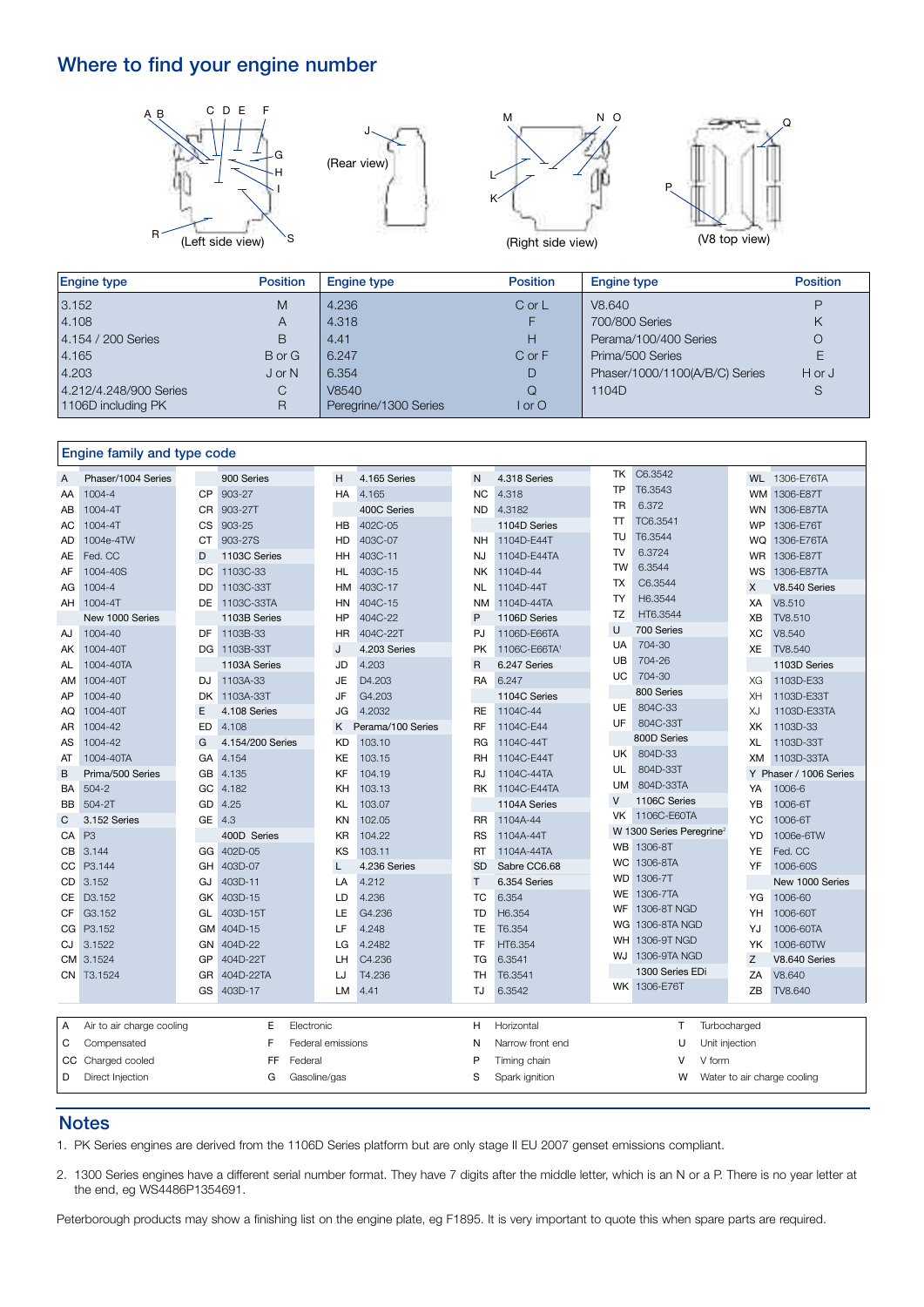#### Large engines (produced post 1994)

From the 1st January 2008 the engine numbering format for the 2000 and 4000 Series engine range changed. The two numbers used previously to determine the number of cylinders per engine, have been replaced by one letter. The following letters will define the number of cylinders:

- e Cylinder engine F will replace 06 **•** 12 Cylinder engine M will replace 12<br>
8 Cylinder engine H will replace 08 **•** 16 Cylinder engine R will replace 16
	-
- 16 Cylinder engine
- -

#### 2000 Series Electronic (Stafford)

| Engine number quide                                                                                         |                        |                                                                       |      |  |  |
|-------------------------------------------------------------------------------------------------------------|------------------------|-----------------------------------------------------------------------|------|--|--|
| A 2000 Series electronic engine (Stafford) looks like this: FG A 06 0019 U 0178 P                           |                        |                                                                       |      |  |  |
| Engine application:<br>Engine family and type code:<br>Number of cylinders:<br>Engine specification number: | FG.<br>А<br>06<br>0019 | Country of manufacture:<br>Build line number:<br>Year of manufacture: | 0178 |  |  |

| Engine family and type codes 2206 Series |                                                   |                                                                                          |  |  |  |
|------------------------------------------|---------------------------------------------------|------------------------------------------------------------------------------------------|--|--|--|
| Build list ID pre Jan 2009               | Build list ID from Jan 2009                       | Product type                                                                             |  |  |  |
| N/A<br>N/A<br>N/A<br>N/A                 | TGBF<br><b>TGDF</b><br><b>TGFF</b><br><b>TGHF</b> | 2206TAG2 (13 litre)<br>2206TAG3 (13 litre)<br>2206TAG5 (13 litre)<br>2206TAG6 (13 litre) |  |  |  |

| Engine family and type codes 2300 Series  |                                                          |                                                                                                                     |  |  |  |  |  |
|-------------------------------------------|----------------------------------------------------------|---------------------------------------------------------------------------------------------------------------------|--|--|--|--|--|
| Build list ID pre Jan 2008                | Build list ID from Jan 2008                              | Product type                                                                                                        |  |  |  |  |  |
| FGA06<br>FGB06<br>FGD06                   | <b>FGAF</b><br><b>FGBF</b><br><b>FGDF</b>                | 2306TAG1 (14 litre)<br>2306TAG2 (14 litre)<br>2306TAG3 (14 litre)                                                   |  |  |  |  |  |
| Engine family and type codes 2500 Series  |                                                          |                                                                                                                     |  |  |  |  |  |
| Build list ID pre Jan 2008                | Build list ID from Jan 2008                              | Product type                                                                                                        |  |  |  |  |  |
| MGA06<br>MGB06<br>MGD06<br>MGE06          | <b>MGAF</b><br><b>MGBF</b><br><b>MGDF</b><br><b>MGEF</b> | 2506TAG1 (15 litre)<br>2506TAG2 (15 litre)<br>2506TAG3 (15 litre)<br>2506TAG4 (15 litre)                            |  |  |  |  |  |
|                                           | Engine family and type codes 2800 Series                 |                                                                                                                     |  |  |  |  |  |
| Build list ID pre Jan 2008                | Build list ID from Jan 2008                              | Product type                                                                                                        |  |  |  |  |  |
| HGA06<br>HGB06<br>JGA06<br>JGB06<br>JGD06 | N/A<br>N/A<br><b>JGAF</b><br><b>JGBF</b><br><b>JGDF</b>  | 2806TAG1 (16 litre)<br>2806TAG2 (16 litre)<br>2806TAG1 (A) (18 litre)<br>2806TAG2 (18 litre)<br>2806TAG3 (18 litre) |  |  |  |  |  |

#### 2000/3000 Series Mechanical (Shrewsbury)

Engine family and type codes 2000/3000 Series

A Air to air

CHP Combined heat and power

| <b>Engine number quide</b>                                                                                  |                       |                                                                       |           |  |  |
|-------------------------------------------------------------------------------------------------------------|-----------------------|-----------------------------------------------------------------------|-----------|--|--|
| The 2000/3000 Series engine numbers look like this: SG A 06 0010 U 0001 Y                                   |                       |                                                                       |           |  |  |
| Engine application:<br>Engine family and type code:<br>Number of cylinders:<br>Engine specification number: | SG<br>А<br>06<br>0010 | Country of manufacture:<br>Build line number:<br>Year of manufacture: | U<br>0001 |  |  |

| Engine family and type codes 2000/3000 Series                                    |                                                                                                      |                                                                                         |                                                                            |  |  |
|----------------------------------------------------------------------------------|------------------------------------------------------------------------------------------------------|-----------------------------------------------------------------------------------------|----------------------------------------------------------------------------|--|--|
| Family: SA Automotive                                                            |                                                                                                      | Family: SF Forklift                                                                     |                                                                            |  |  |
| <b>SAA</b><br><b>SAB</b><br><b>SAC</b><br><b>SAE</b><br><b>SAG</b><br>SAJ        | 300TX<br>320MX<br>335TX<br>350E<br>375TX<br>340TX2                                                   | <b>SFA</b><br><b>SFB</b><br><b>SFC</b><br><b>SFD</b><br>Family: SG Genset<br><b>SGA</b> | T1<br>T <sub>2</sub><br><b>TA</b><br><b>TW</b><br><b>TAGIA</b>             |  |  |
| <b>SAK</b>                                                                       | 380TX2                                                                                               | <b>SGB</b>                                                                              | TAG <sub>2</sub>                                                           |  |  |
| <b>SAL</b><br>Family: SB Short Block                                             | 410TX2                                                                                               | <b>SGC</b><br><b>SGD</b>                                                                | TAG2A<br>TAG3A                                                             |  |  |
| <b>SBA</b><br><b>SBB</b><br><b>SBC</b><br><b>SBD</b>                             | <b>TX</b><br>2000 Series<br>3008 Series<br>3012 Series                                               | <b>SGE</b><br><b>SGF</b><br><b>SGG</b><br>SGH                                           | TAG4<br><b>TG</b><br><b>TGIA</b><br>TG <sub>2</sub> A                      |  |  |
| Family: SL Long Engine<br><b>SLA</b>                                             | TX / Euro 2                                                                                          | <b>SFJ</b><br><b>SGK</b>                                                                | <b>TTAG</b><br>TWG <sub>2</sub>                                            |  |  |
| <b>SLB</b><br><b>SLC</b>                                                         | 2000 Series<br>3008 Series                                                                           | <b>SGL</b><br><b>SGM</b>                                                                | <b>TAG</b><br>TAG5                                                         |  |  |
| <b>SLD</b>                                                                       | 3012 Series                                                                                          | Family: SH Horizontal                                                                   |                                                                            |  |  |
| <b>SLE</b><br><b>SLG</b>                                                         | 3008 Marine<br>3008 / 3012SI                                                                         | <b>SHA</b><br>Family: SP Plant                                                          | <b>TWH</b>                                                                 |  |  |
| Family: SI Gas                                                                   |                                                                                                      | <b>SPA</b>                                                                              | Т                                                                          |  |  |
| <b>SIA</b><br><b>SIB</b><br><b>SIC</b><br><b>SID</b><br><b>SIE</b><br><b>SIF</b> | SI<br>SI Gas Unit<br><b>TSI CHP</b><br><b>TSI Gas Unit</b><br><b>TWSICHP</b><br><b>TWSI Gas Unit</b> | <b>SPB</b><br><b>SPC</b><br><b>SPD</b><br><b>SPE</b><br><b>SPJ</b><br><b>SPK</b>        | T1<br>T <sub>2</sub><br><b>TA</b><br><b>TAP</b><br><b>TP</b><br><b>TTA</b> |  |  |
| Family: SM Marine<br><b>SMA</b>                                                  | M600T1                                                                                               | <b>SPL</b><br><b>SPM</b>                                                                | <b>TTAP</b><br><b>TW</b>                                                   |  |  |
| <b>SMB</b><br><b>SMC</b>                                                         | M700T1<br>M800T1                                                                                     | <b>SPP</b>                                                                              | TW <sub>1</sub>                                                            |  |  |
|                                                                                  |                                                                                                      |                                                                                         |                                                                            |  |  |
| 61<br>E<br>Capacity in litres<br>External water circuit                          |                                                                                                      |                                                                                         |                                                                            |  |  |

E\* Electronic G Genset

## 4000 Series Diesel

| Engine number quide                                                         |                   |                                                                        |           |  |  |
|-----------------------------------------------------------------------------|-------------------|------------------------------------------------------------------------|-----------|--|--|
| A 4000 series engine number looks like this: DGB 06 0081 U 0017 B           |                   |                                                                        |           |  |  |
| Stafford<br>Application code (Genset)<br>Engine type<br>Number of cylinders | D<br>G<br>В<br>06 | <b>United Kingdom</b><br>17th engine this year<br>Year letter (B=1996) | U<br>0017 |  |  |

#### Fixed bill number (0000 means configured product) 0081

|                                                                                                                                                                                      | Engine family and type codes 4006 Series                                                                           |                                                                                                                                                                                           |  |  |  |  |
|--------------------------------------------------------------------------------------------------------------------------------------------------------------------------------------|--------------------------------------------------------------------------------------------------------------------|-------------------------------------------------------------------------------------------------------------------------------------------------------------------------------------------|--|--|--|--|
| Build list ID pre Jan 2008                                                                                                                                                           | Build list ID from Jan 2008                                                                                        | Product type                                                                                                                                                                              |  |  |  |  |
| DGA06<br>DGB06<br>DGD06<br>DGM06<br>DGP06                                                                                                                                            | N/A<br><b>DGBF</b><br><b>DGDF</b><br>N/A<br>N/A                                                                    | 4006 TAG1<br>4006 / 4006-23 TAG2 (A)<br>4006 / 4006-23 TAG3 (A)<br>4006TWG<br>4006TEG                                                                                                     |  |  |  |  |
|                                                                                                                                                                                      | Engine family and type codes 4008 Series                                                                           |                                                                                                                                                                                           |  |  |  |  |
| Build list ID pre Jan 2008                                                                                                                                                           | Build list ID from Jan 2008                                                                                        | Product type                                                                                                                                                                              |  |  |  |  |
| DGL08<br>DGA08<br>DGB08<br>DGK08                                                                                                                                                     | <b>DGI H</b><br><b>DGAH</b><br><b>DGBH</b><br>N/A                                                                  | 4008TAG<br>4008TAG1 (A)<br>4008TAG2 (A)<br>4008TWG2                                                                                                                                       |  |  |  |  |
| Engine family and type codes 4012 Series                                                                                                                                             |                                                                                                                    |                                                                                                                                                                                           |  |  |  |  |
| Build list ID pre Jan 2008                                                                                                                                                           | Build list ID from Jan 2008                                                                                        | Product type                                                                                                                                                                              |  |  |  |  |
| DGL <sub>12</sub><br>DGA <sub>12</sub><br>DGB <sub>12</sub><br>DGD <sub>12</sub><br>DGM <sub>12</sub><br>DGK12<br>DGN <sub>12</sub><br>N/A<br>DGP <sub>12</sub><br>DGR <sub>12</sub> | N/A<br><b>DGAM</b><br><b>DGBM</b><br><b>DGDM</b><br>N/A<br><b>DGKM</b><br><b>DGNM</b><br><b>DGVM</b><br>N/A<br>N/A | 4012 TAG<br>4012 / 4012-46 TAG1 (A)<br>4012 / 4012-46 TAG2 (A)<br>4012-46 TAG3 (A)<br>4012 TWG<br>4012 / 4012-46 TWG 2 (A)<br>4012-46 TWG3 (A)<br>4012-46 TWG4 (A)<br>4012TEG<br>4012TEG2 |  |  |  |  |
|                                                                                                                                                                                      | Engine family and type codes 4016 Series                                                                           |                                                                                                                                                                                           |  |  |  |  |
| Build list ID pre Jan 2008                                                                                                                                                           | Build list ID from Jan 2008                                                                                        | Product type                                                                                                                                                                              |  |  |  |  |
| DGL <sub>16</sub><br>DGA <sub>16</sub><br>DGB <sub>16</sub><br>DGK16<br>DGR <sub>16</sub>                                                                                            | DGLR<br><b>DGAR</b><br><b>DGBR</b><br><b>DGKR</b><br><b>DGRR</b>                                                   | 4016 TAG<br>4016 TAG1 (A)<br>4016 TAG2 (A)<br>4016TWG2<br>4016TEG1/2 (A)                                                                                                                  |  |  |  |  |
| 4000 Series Gas                                                                                                                                                                      |                                                                                                                    |                                                                                                                                                                                           |  |  |  |  |

#### Build list ID pre Jan 2008 | Build list ID from Jan 2008 | Product type DIE16 | DIER | 4016TES DIF16 DIFR 4016TESI<br>DIG16 DIGR DIGR 4016E61-DIG16 DIGR DIGR 4016E61-TRS<br>N/A DIHR (Build List ID from Jan 2009) 4016TRS N/A<br>N/A DIHR (Build List ID from Jan 2009) 4016TRS<br>N/A DIJR (Build List ID from Jan 2009) 4016TRS DIJR (Build List ID from Jan 2009) Build list ID pre Jan 2008 | Build list ID from Jan 2008 | Product type DIE06 DIEF 4006TESI<br>DIF06 DIFF 4006TESI DIFO6 DIFF 4006TES<br>DIF06 DIFF 4006TES<br>DIH06 DIFF 4006TES DIH06 DIHF 4006TRS<br>DIJ06 DIJF DIJF 4006TRS 4006TRS Engine family and type codes 4006 Series Build list ID pre Jan 2008 | Build list ID from Jan 2008 | Product type DIE08 DIEH 4008TESI<br>DIF08 DIFH 4008TESI<br>DIH08 DIHH 4008TRS DIF08 DIFH 4008TES<br>DIH08 DIHH 4008TRS DIJ08 DIJH 4008TRS Engine family and type codes 4008 Series Build list ID pre Jan 2008 | Build list ID from Jan 2008 | Product type DIE12 DIEM 4012TESI<br>DIF12 DIEM DIEM 4012TESI 4012TESI Engine family and type codes 4012 Series Engine family and type codes 4016 Series I Intercooled M Marine R Remote cooled S (SI) Spark ignition T Turbocharged W Water